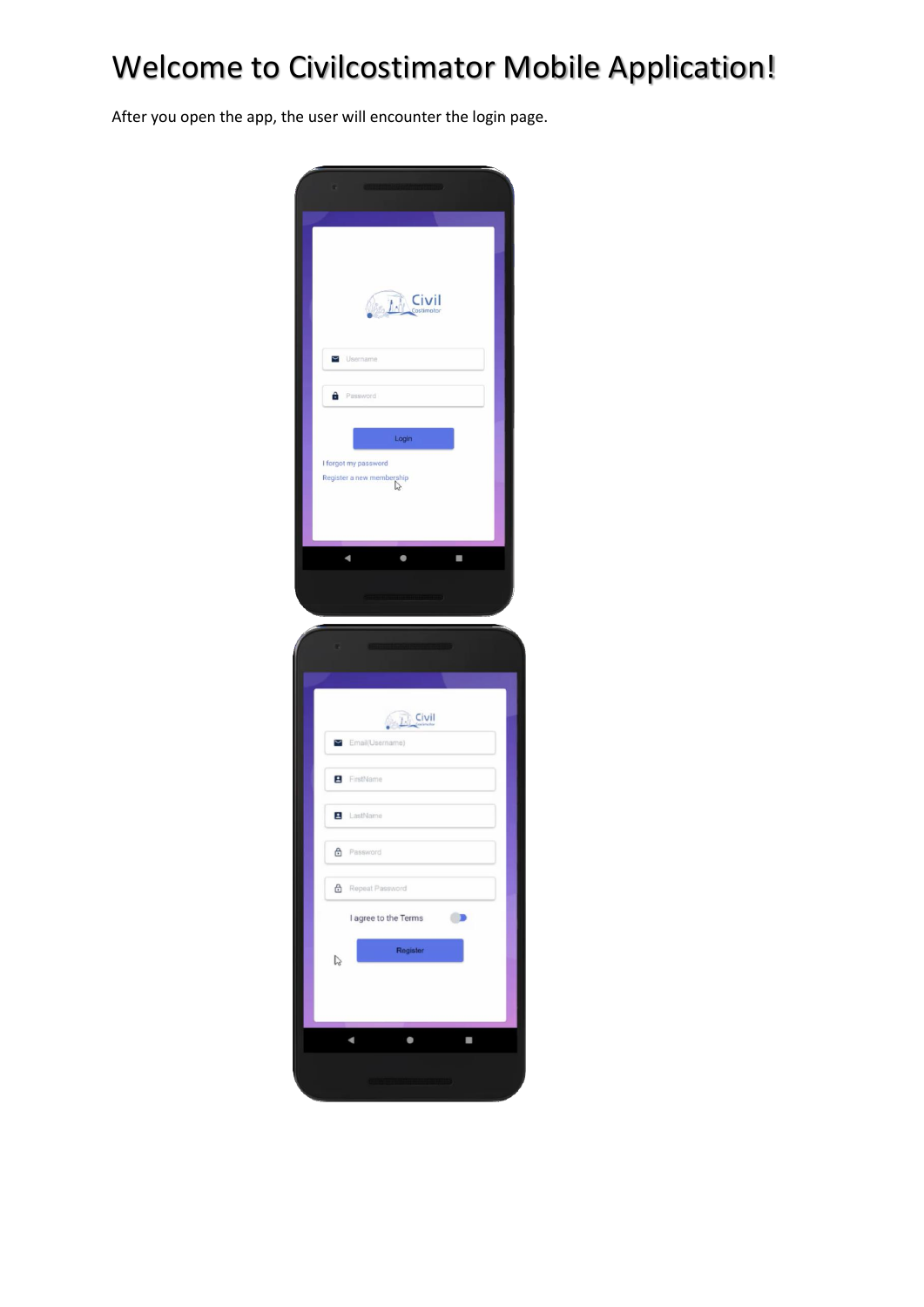If the user has not registered already, should register himself first and accept terms and conditions, too

& if the data are not complete cannot pass this section.



We will not send the activation link automatically as we pre-assume he is not a Bot. In case, the user has registered through the mobile app or the web app already and in case he has forgotten his password can re-access to his password. We provide a link to the main site and this will be done through the same past route of the web site.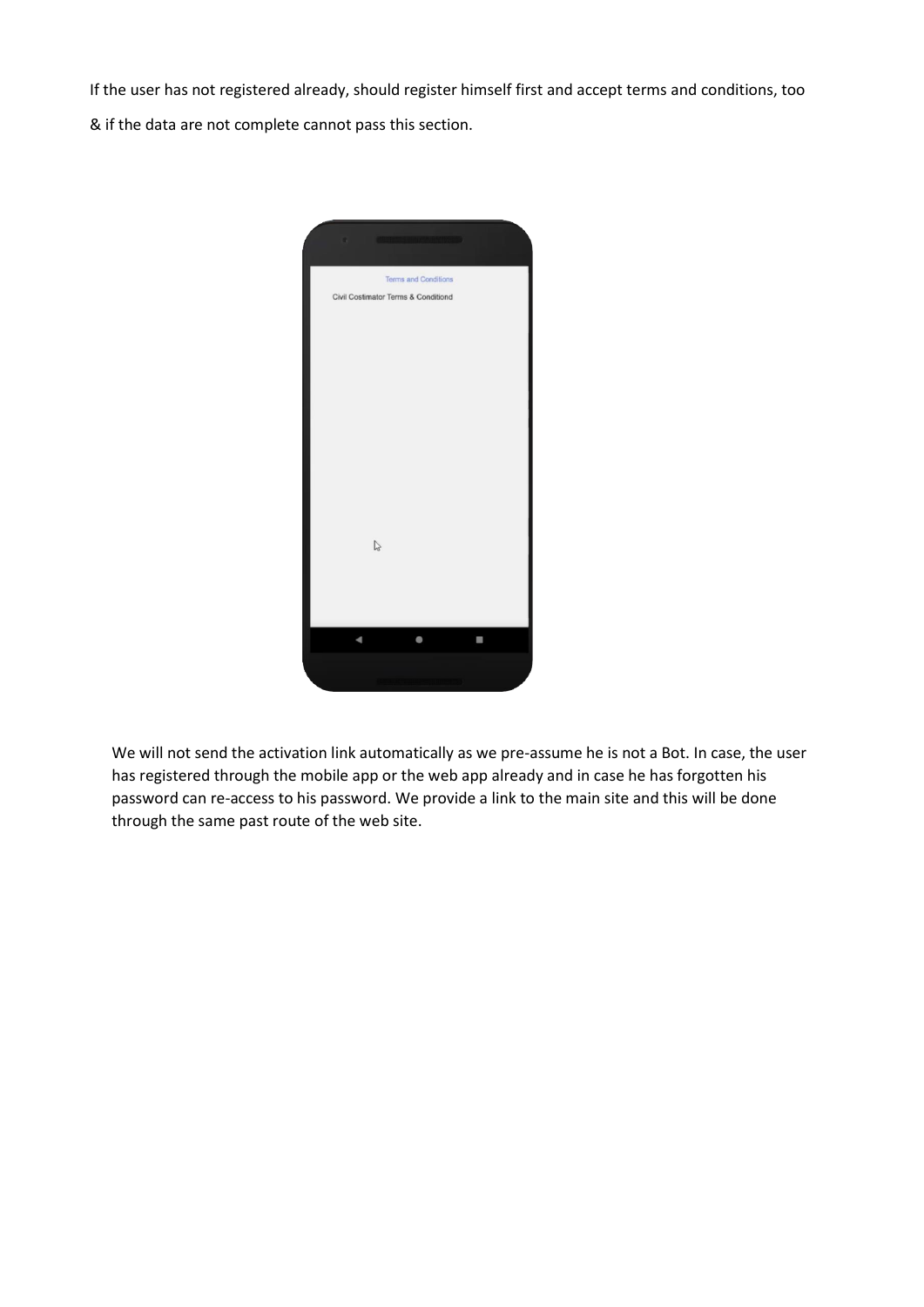

After login in the main page, we show the dashboard by default where the general scheme of projects for each user is shown and shows how many projects are registered by him in the app and their kind. For example this user has registered 4 residential projects already. In case other type of constructions are added, the chart will be more complete and system will predict related costs.



We also have a refresh button where the user can refresh the data, in case of necessity.

Down the page, we have three parts, including: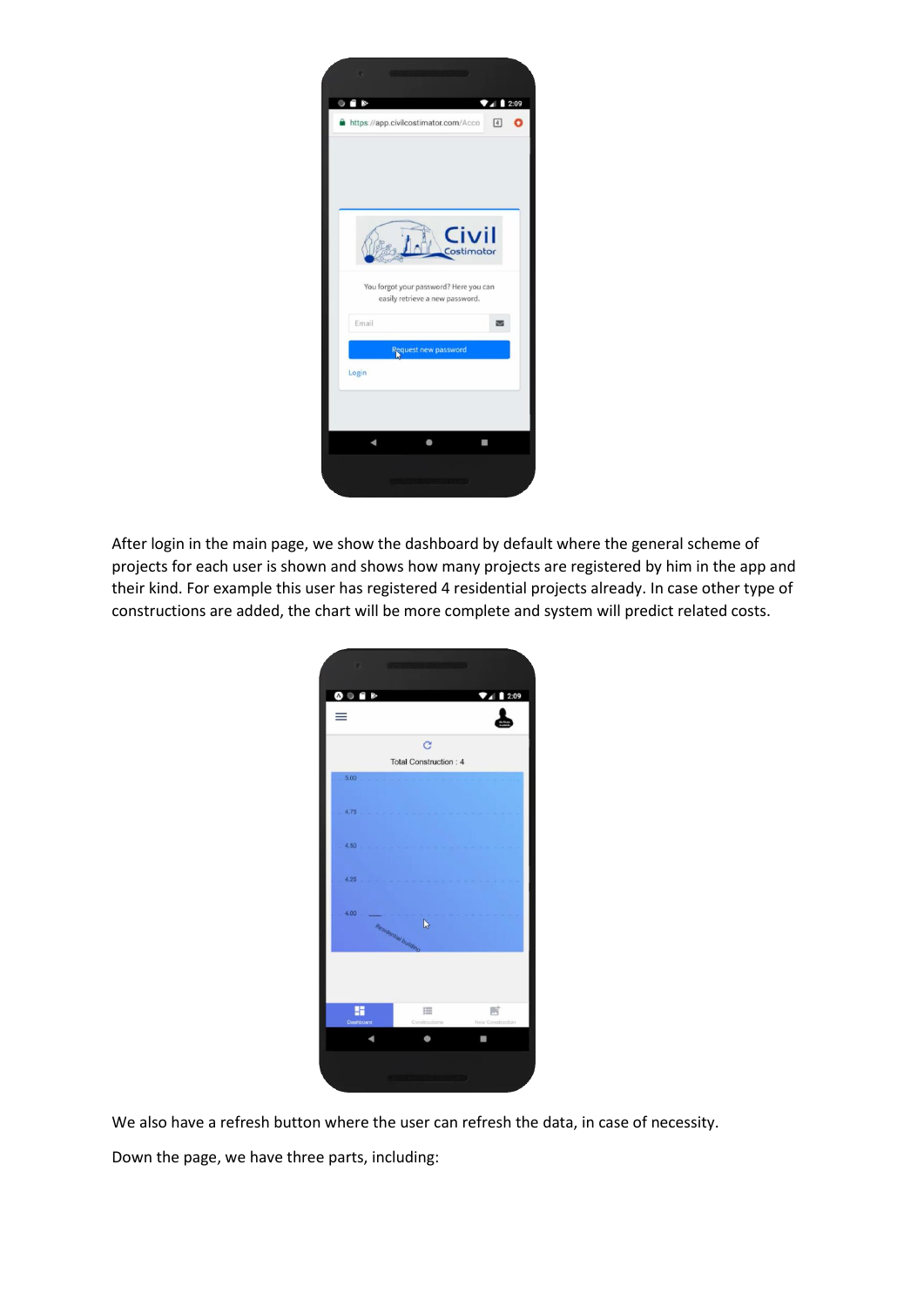

## 1- Dashboard

## 2- Constructions:

Lists of all registered projects by the user which are common between mobile app and web app. It means any projects registered in the mobile app, can be accessed in the web panel & vice versa. Here the Project name, Icon of trained type, time of registration, country & type of project as well as predicted cost by the system can be seen. In case more info is required, the user can click on the project and in Details Page, various information are also provided like what sort of data has been fed to the system and finally the status of prediction and the amount predicted by AI. If data are not complete the Estimate Cost amount is empty and it is also explained in Status. In case a user wants to delete a project, he can pull the photo to the left and delete it.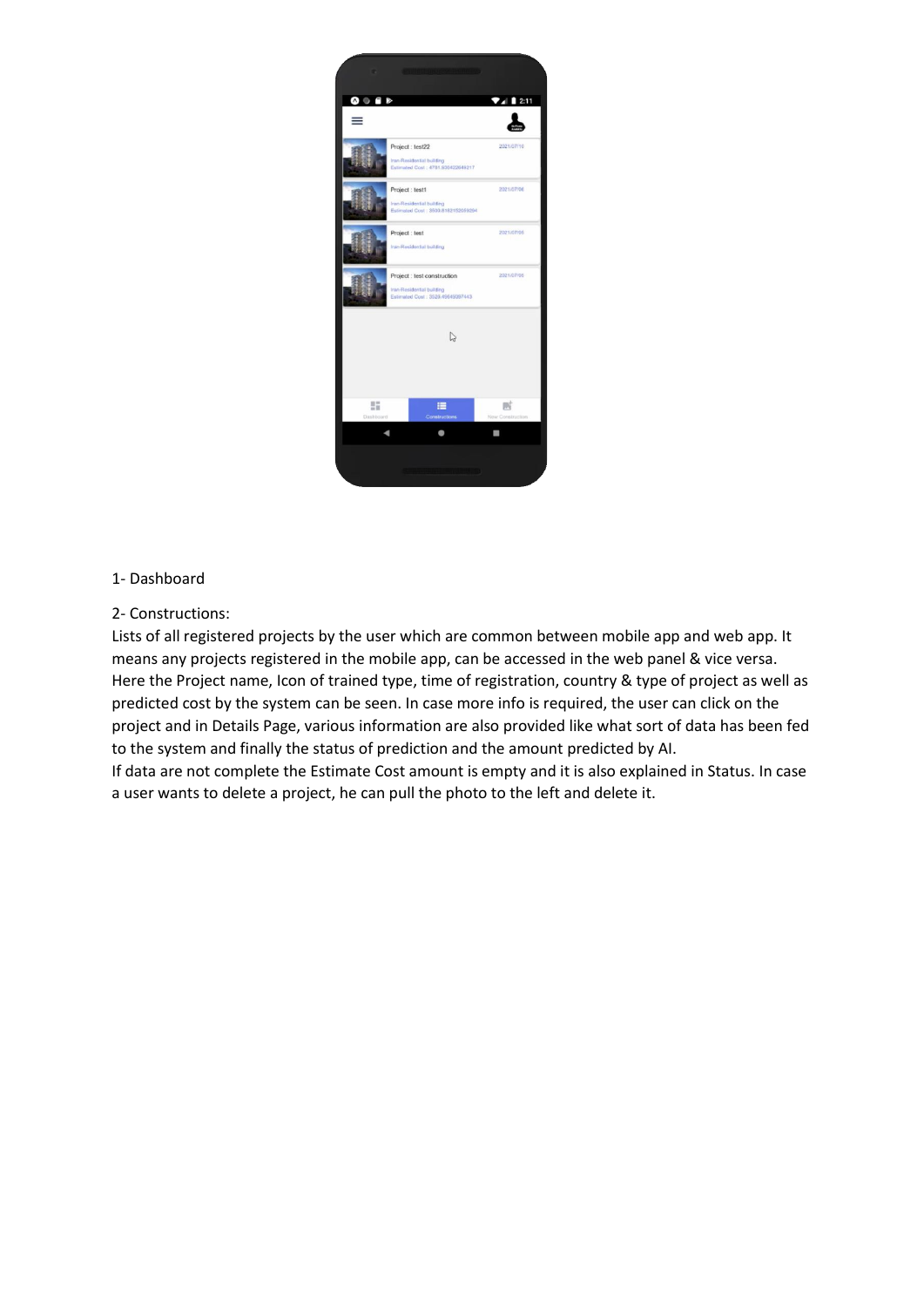| o r<br>$\geq$<br>$\mathbf v$      |                                                                                    | 2:12<br>ZΒ |
|-----------------------------------|------------------------------------------------------------------------------------|------------|
|                                   |                                                                                    |            |
|                                   | man                                                                                |            |
| Constrauction Type:<br>т          |                                                                                    |            |
|                                   | Residential building                                                               |            |
| Project Title:<br>т               |                                                                                    |            |
|                                   | test22                                                                             |            |
| Start Your:                       |                                                                                    |            |
|                                   | 1388                                                                               |            |
| Start Quarter:                    | P                                                                                  |            |
|                                   |                                                                                    |            |
|                                   | Project locality defined in terms of zip codes :                                   |            |
|                                   | 1                                                                                  |            |
| Total floor area of the building: |                                                                                    |            |
|                                   | 1150                                                                               |            |
| All Lot area :                    |                                                                                    |            |
|                                   | 380                                                                                |            |
| m                                 | Total preliminary estimated construction cost based on the prices at the beginning |            |
| of the project :                  | 575                                                                                |            |
|                                   | Preliminary estimated construction cost based on the prices at the beginning of    |            |
| ጠ<br>the project :                | 500                                                                                |            |
|                                   |                                                                                    |            |
|                                   |                                                                                    |            |

## 3- New Construction:

In this section the user can input new data for his project as you see.

ι.

|   | 74209<br>$\bullet$ $\bullet$ $\bullet$                                                                                  |  |
|---|-------------------------------------------------------------------------------------------------------------------------|--|
|   | 575                                                                                                                     |  |
| m | Preliminary estimated construction cost based on the prices at the<br>the project :                                     |  |
|   | 500                                                                                                                     |  |
|   | Equivalent preliminary estimated construction cost based on the p<br>beginning of the project in a selected base year : |  |
|   | 590.68                                                                                                                  |  |
|   | Duration of construction :                                                                                              |  |
|   | 6                                                                                                                       |  |
|   | Price of the unit at the beginning of the project per m2 :                                                              |  |
|   | 5300                                                                                                                    |  |
|   | <b>Estimated Status:</b>                                                                                                |  |
|   | <b>Estimated Successfully</b>                                                                                           |  |
|   | Estimated Cost:                                                                                                         |  |
|   | 4781.930422649217                                                                                                       |  |
|   |                                                                                                                         |  |
|   |                                                                                                                         |  |
|   |                                                                                                                         |  |
|   |                                                                                                                         |  |
|   |                                                                                                                         |  |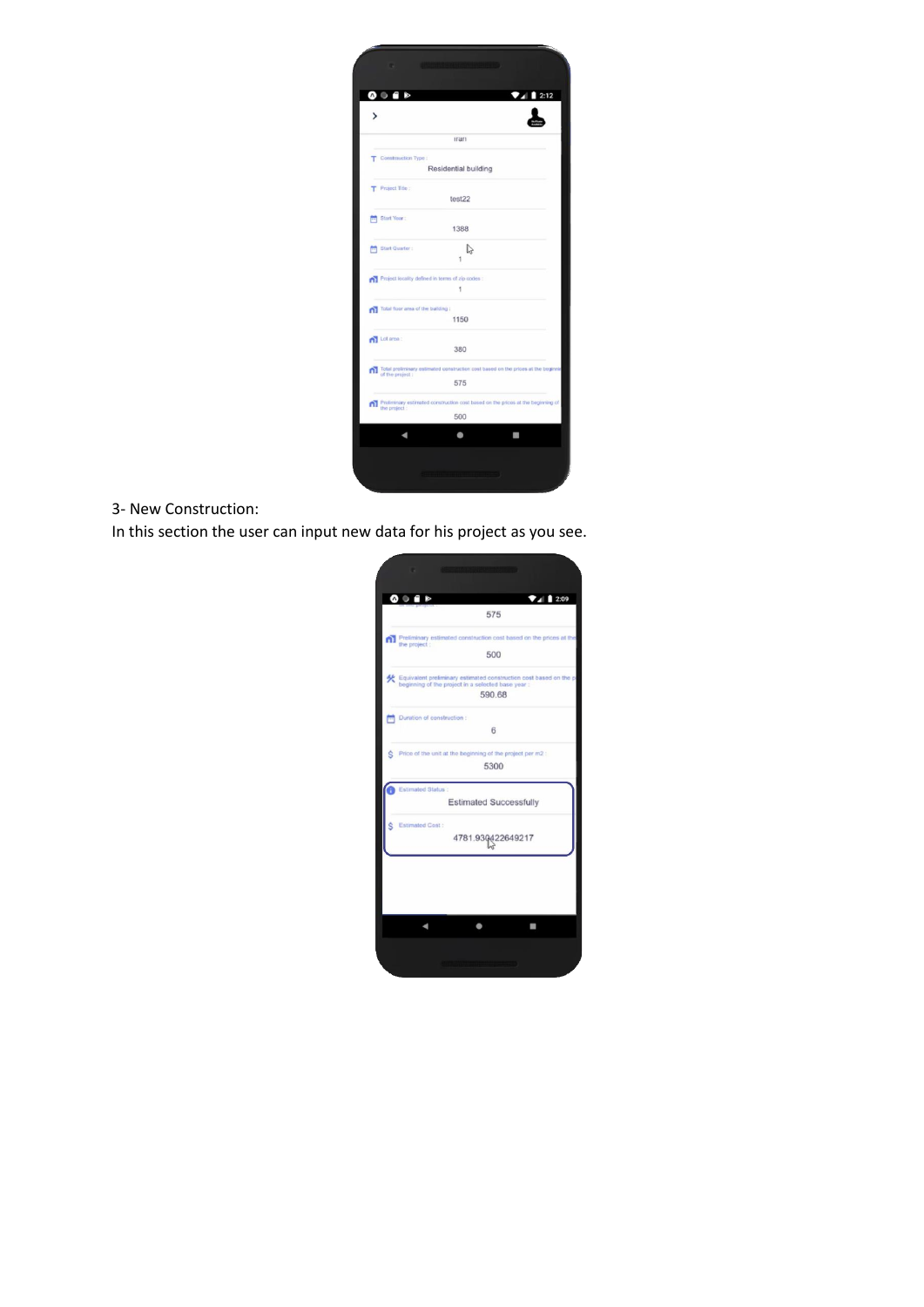| $\bullet$ $\bullet$ $\bullet$     | $\nabla$ 4 2:13                                  |
|-----------------------------------|--------------------------------------------------|
|                                   |                                                  |
| Country:                          |                                                  |
|                                   | Select<br>v                                      |
| Construction Type:                | Select<br>u                                      |
| Project Title :                   |                                                  |
| т                                 |                                                  |
| Start Year:                       |                                                  |
| Ä                                 |                                                  |
| Start Quarter :                   |                                                  |
| 茴                                 | $\mathbb{Z}$                                     |
|                                   | Project locality defined in terms of zip codes : |
| 61                                |                                                  |
| Total floor area of the building: |                                                  |
| ₷<br>œ                            | 這                                                |
| őΪ<br>Dashboard                   | <b>New Construction</b><br>Constructions         |
|                                   |                                                  |

| $\bullet$ $\bullet$ $\bullet$     | $\nabla$ <sub>4</sub> 2:13                       |
|-----------------------------------|--------------------------------------------------|
|                                   |                                                  |
|                                   |                                                  |
| Country:                          | Select<br>v                                      |
| Construction Type:                |                                                  |
|                                   | Select<br>ü                                      |
| Project Title:                    |                                                  |
| т                                 |                                                  |
| Start Year:                       |                                                  |
| 囼                                 |                                                  |
| Start Quarter :                   |                                                  |
| ö                                 | 2                                                |
|                                   | Project locality defined in terms of zip codes : |
| ۵ī.                               |                                                  |
| Total floor area of the building: |                                                  |
| Ő.<br>H                           |                                                  |
| Dashboard                         | 這<br>Constructions<br><b>New Construction</b>    |
|                                   |                                                  |
|                                   |                                                  |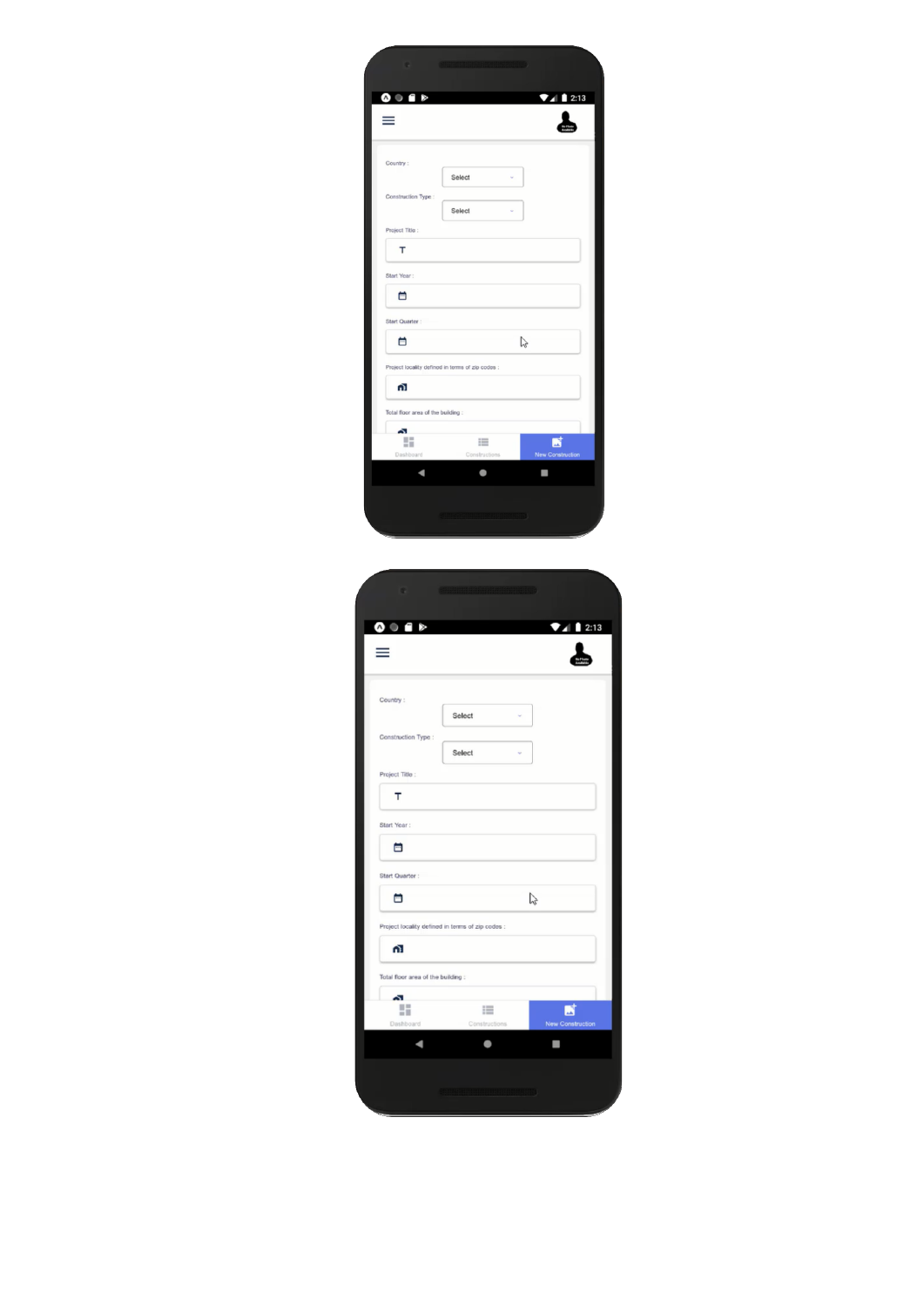After Submitting, we go back to the Dashboard page and you can see the number of projects is increased. In case you enter new project, it will be loaded in the second tab. On left side, we have a Menu in which the user can see his profile and if required can edit the profile. In fact he can upload his photo and type his name, last name and his company name.



The user can also change his profile data and his password.

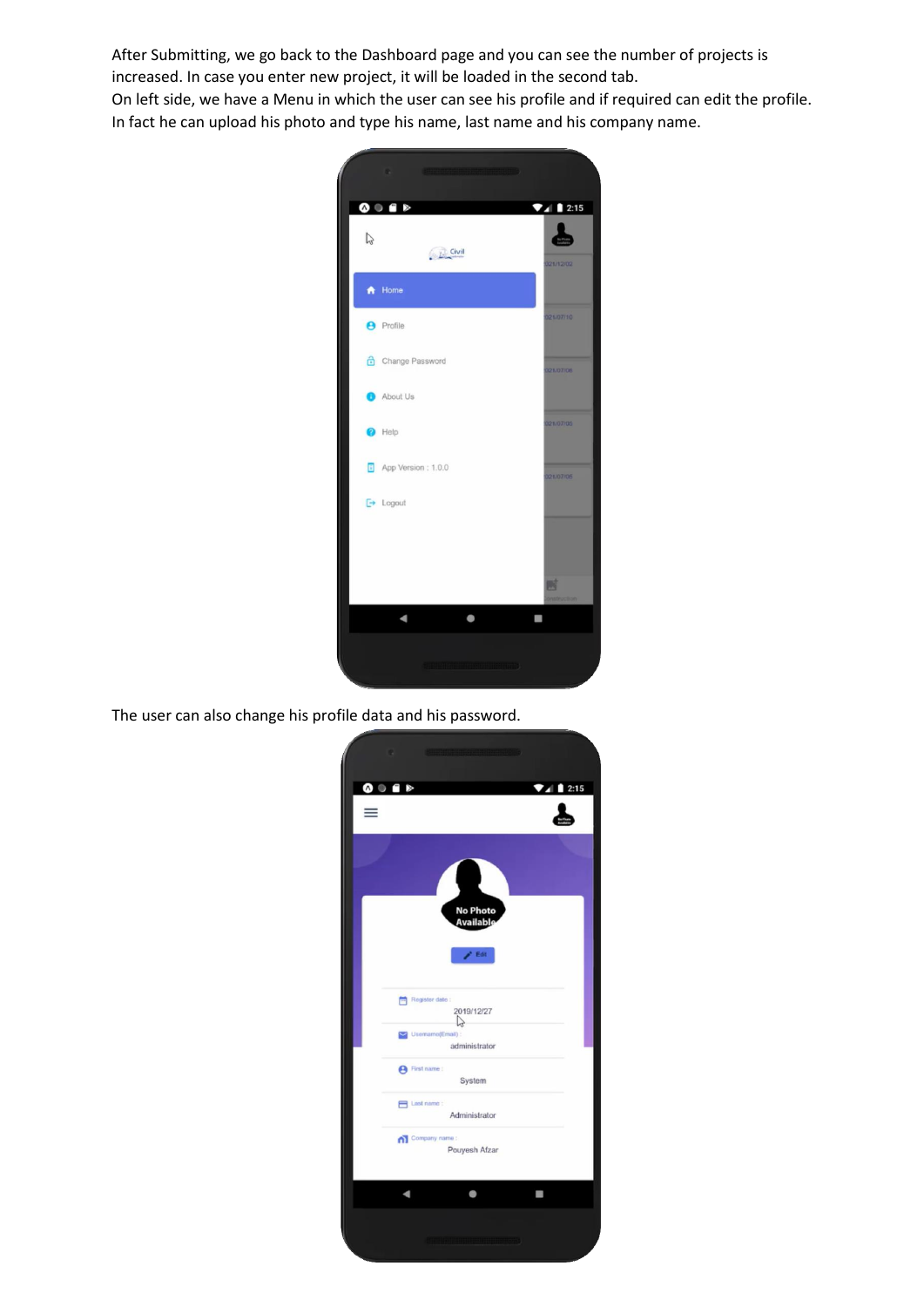| . <b>Contract of the Contract of the Contract of the Contract of the Contract of the Contract of the Contract of the Contract of the Contract of the Contract of the Contract of the Contract of the Contract of the Contract of</b> |              |
|--------------------------------------------------------------------------------------------------------------------------------------------------------------------------------------------------------------------------------------|--------------|
| $\bullet$ $\bullet$ $\bullet$                                                                                                                                                                                                        | $\n  2:16\n$ |
|                                                                                                                                                                                                                                      |              |
| $\mathbf{r}$<br>2                                                                                                                                                                                                                    |              |
| <b>A</b> Current Password                                                                                                                                                                                                            |              |
| A New Password                                                                                                                                                                                                                       |              |
| Repeat Password                                                                                                                                                                                                                      |              |
| <b>B</b> Submit                                                                                                                                                                                                                      |              |
|                                                                                                                                                                                                                                      |              |
|                                                                                                                                                                                                                                      |              |
|                                                                                                                                                                                                                                      |              |
|                                                                                                                                                                                                                                      |              |

About Us content can be changed through Admin of the Web App.